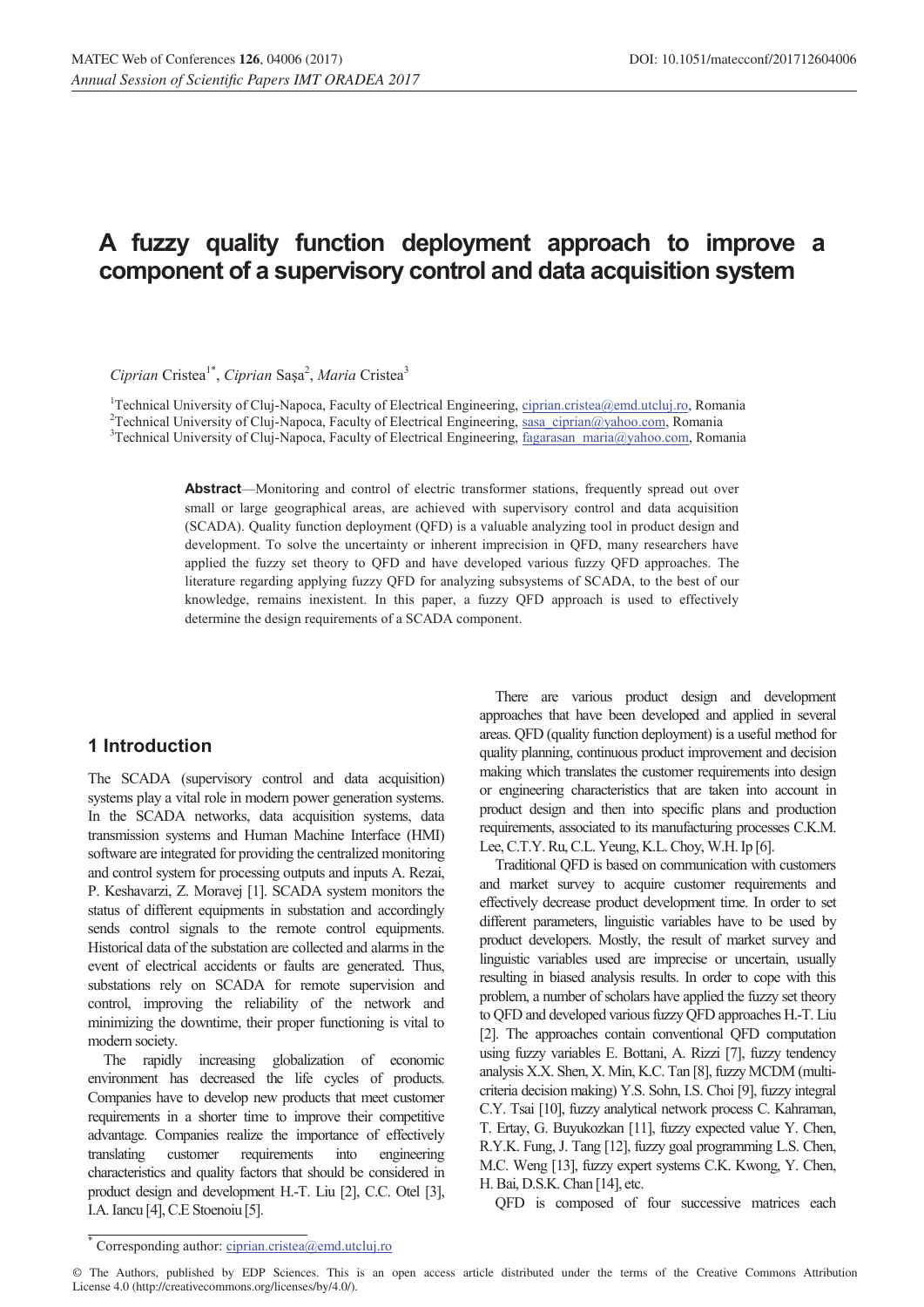corresponding to a stage of the product development cycle. These are product planning, part deployment, process planning, and production planning matrices, respectively. Customer requirements are translated into design characteristics by product planning matrix; important design characteristics are translated into product/part characteristics by the part deployment matrix; important product/part characteristics are translated into manufacturing operations by the process planning matrix; important manufacturing operations are translated into day-to-day operations and controls by the production planning matrix M. Dursun, E. E. Karsak [15]. Here, the current paper concentrates on the first matrix (customer planning matrix), that is also called the ''House of Quality (HOQ)". HOQ show the relationship between customer requirements (what to do) and engineering characteristics (how to do it). It represents the engine that drives the entire QFD process, most QFD researches focusing only on this stage. The main aim of this paper is to propose a fuzzy QFD approach to support the decision making process in improving a component of a SCADA system.

The remainder of the paper is organized as follows. In the next paragraph, the fuzzy QFD approach methodology is described. In the third section, a case study is discussed with the results and, finally, the last section summarizes the conclusions.

## **2 Methodology**

The major steps D.H. Akbas, B. Bilgen [16], F. R. Lima-Junior, L. C. R. Carpinetti [17] of conducting fuzzy QFD approach to analyze the component of a SCADA system requirement are described below.

1) *Identify customer requirements* – represent the initial input for the HOQ and point out those product specifications that should be took into account.

2) *Determine the importance of customer requirements* – usually, customer requirements are of different degrees of importance. A fuzzy set represents a class of objects with a continuum of grades of membership ranging between zero and one L.A. Zadeh [18]. If the value assigned is one, then the element belongs completely to the set and if the assigned value is zero, the element does not belong to the set G. Buyukozkan, A.G. Ciftci [19]. Finally, the value between 0 and 1 belongs to the fuzzy set only partially. A triangular fuzzy number (TFN) is represented with three points as follows.  $\widetilde{M} = (l, m, u)$ , where the parameters *l*, *m*, *u*, respectively, point out the smallest possible value, the most promising value, and the largest possible value that describe a fuzzy event A.R. Ghazikalayeh, M. Amirafshari, H.M. Mkrchyan, M. Taji [20]. In this paper, the linguistic variables are represented by TFN. The membership function of a TFN is given by (1) DH. Akbas B. Bilgen [16].

$$
\mu_{\tilde{M}}(x) = \begin{cases}\n\frac{x-1}{m-1}, 1 \le x \le m \\
\frac{u-x}{u-m}, m \le x \le u \\
0, \text{ otherwise} \n\end{cases}
$$
\n(1)

**Table 1.** Linguistic terms and corresponding fuzzy numbers on satisfaction value D.H. Akbas, B. Bilgen [16]

| Linguistic term       | <b>Fuzzy number</b> |
|-----------------------|---------------------|
| <b>Very low (VL)</b>  | (1, 1, 2)           |
| Low (L)               | (1, 2, 3)           |
| <b>Medium (M)</b>     | (2, 3, 4)           |
| High(H)               | (3, 4, 5)           |
| <b>Very high (VH)</b> | (4, 5, 5)           |

The linguistic variables of importance ratings are listed in Table 1.

In this study, fuzzy numbers are applied to model the linguistic judgments of the decision makers. The degree of importance of a customer requirement can be evaluated using the linguistic terms very low, low, medium, high and very high. The aggregated judgments of the *t* decision makers  $(d = 1, 2, \ldots, t)$ , concerning the  $i^{th}$  customer requirement ( $i = 1, 2, ..., n$ ), are represented by  $\tilde{x}_i$ , given by (2) F.R. Lima-Junior, L.C.R. Carpinetti [17].

$$
\widetilde{\mathbf{x}}_i = \frac{\sum_{d=1}^t \widetilde{\mathbf{x}}_i^d}{t}
$$
 (2)

where:

 $\widetilde{\mathbf{x}}_i^d$  - the fuzzy number corresponding to the linguistic judgment oft the  $i^h$  requirement, made by the  $d^h$  decision maker;

After aggregation of the decision makers' judgments, the absolute weight  $x_i$  is calculated by defuzzification, according to (3) F.R. Lima-Junior, L.C.R. Carpinetti [17].

$$
\mathbf{x}_{i} = \frac{\mathbf{l}_{\widetilde{\mathbf{x}}_{i}} + 2 \cdot \mathbf{m}_{\widetilde{\mathbf{x}}_{i}} + \mathbf{u}_{\widetilde{\mathbf{x}}_{i}}}{4}
$$
(3)

The value of the absolute weight  $x_i$  is then converted to the relative weight  $wr_i$  according to (4) F.R. Lima-Junior, L.C.R. Carpinetti [17].

$$
\mathbf{wr}_{i} = \frac{\mathbf{x}_{i}}{\sum_{i=1}^{n} \mathbf{x}_{i}}
$$
(4)

3) *Identify competitors and perform a competitive analysis* – in order to improve its competitiveness in the market, the team has to assess the current performance of the company's product as well as its competitors' for each customer requirements.

4) *Identify engineering characteristics* – for capturing the customer requirements in technical terms.

5) *Determine the relationships between engineering characteristics and customer requirements* – the

<sup>\*</sup> Corresponding author: ciprian.cristea@emd.utcluj.ro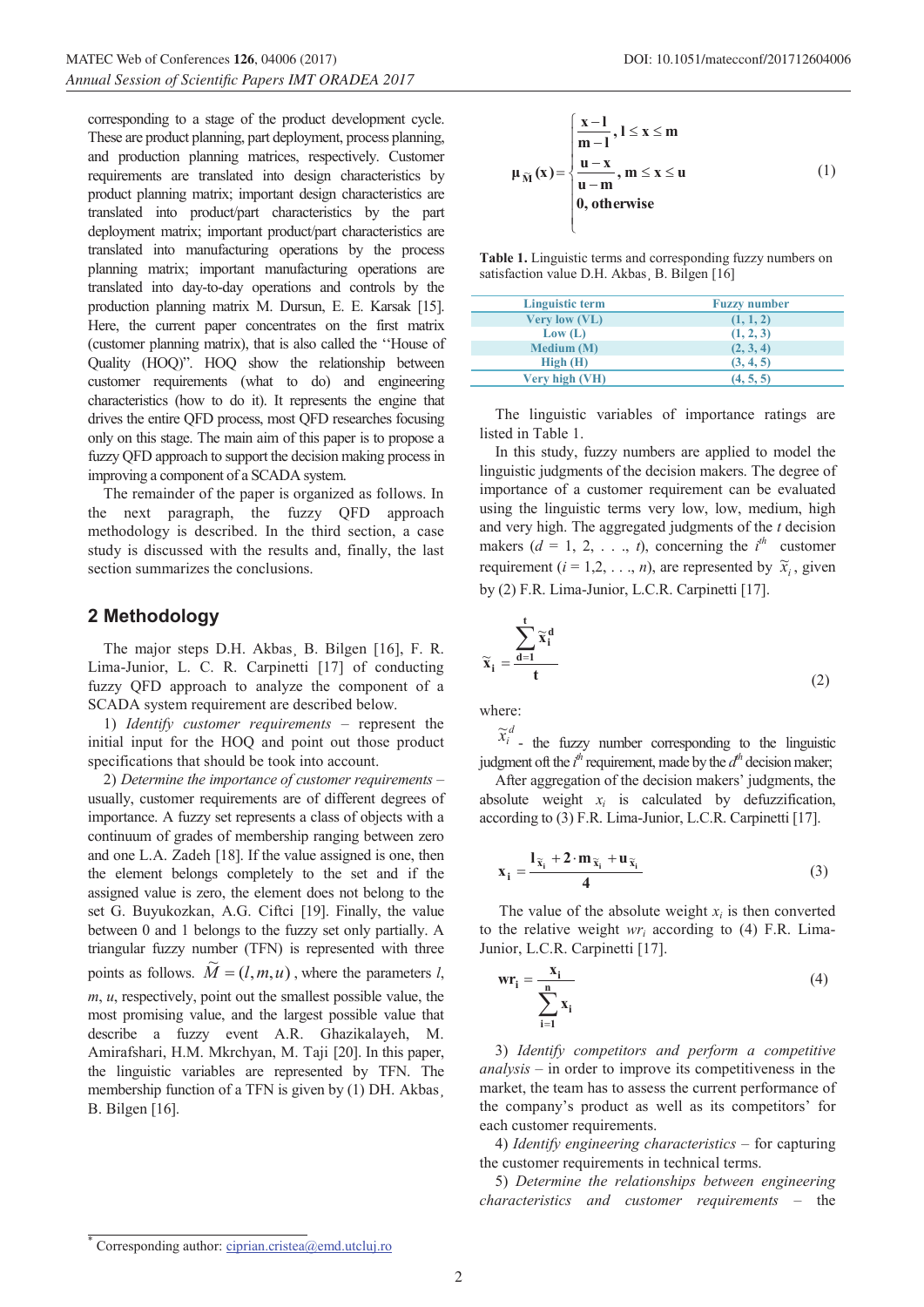relationship matrix shows how engineering characteristics affects each customer requirement. The linguistic variables are used to indicate these relationships, as indicated in table 2.

**Table 2.** Linguistic terms indicating the relationship between engineering characteristics and customer requirements a.r. ghazikalayeh, m. Amirafshari, h.m. mkrchyan, m. Taji [20]

| Linguistic term      | <b>Fuzzy number</b> |
|----------------------|---------------------|
| No relationship (NR) | (0, 0, 0)           |
| Weak (W)             | (1, 1, 3)           |
| Average $(A)$        | (1, 3, 5)           |
| Strong (S)           | (5, 9, 9)           |

The aggregated judgments of the *t* decision makers (*d*   $= 1, 2, \ldots, t$ , concerning the relationship between the *i*<sup>th</sup> requirement ( $i = 1, 2, \ldots, n$ ) and the  $j<sup>th</sup>$  characteristic ( $j =$ 1, 2, . . ., *m*), represented by  $\tilde{u}_{ij}$ , is given by (5) F.R. Lima-Junior, L.C.R. Carpinetti [17].

$$
\widetilde{u}_{ij} = \frac{\sum_{d=1}^{t} \widetilde{u}_{ij}^d}{t}
$$
\n(5)

where:

 $\widetilde{u}^d_{ij}$ 

- the fuzzy number corresponding to the linguistic judgment of the relationship between the  $i<sup>th</sup>$  requirement and  $j<sup>th</sup>$  characteristic, made by the  $d<sup>th</sup>$  decision maker;

The absolute weight of the  $j<sup>th</sup>$  criterion,  $\widetilde{w}_j$ , is computed as in (6) F.R. Lima-Junior, L.C.R. Carpinetti [17].

$$
\widetilde{\mathbf{w}}_{j} = \sum_{i=1}^{n} \widetilde{\mathbf{u}}_{ij} \times \mathbf{w} \mathbf{r}_{i}
$$
 (6)

where:

 $wr_i$  - the value of relative weight of the  $i^{th}$  customer requirement;

The absolute weight of each characteristic is defuzzified as in (7) and converted to the relative weight *wcj* according to (8) F.R. Lima-Junior, L.C.R. Carpinetti  $[17]$ .

$$
\mathbf{w}_{j} = \frac{\mathbf{1}_{\widetilde{\mathbf{w}}_{i}} + 2 \cdot \mathbf{m}_{\widetilde{\mathbf{w}}_{i}} + \mathbf{u}_{\widetilde{\mathbf{x}}_{i}}}{4}
$$
(7)

$$
\mathbf{wc}_{j} = \frac{\mathbf{w}_{j}}{\sum_{j=1}^{m} \mathbf{w}_{j}}
$$
(8)

6) *Determine the ratings of engineering characteristics* – the engineering characteristics with higher ratings are more important for the company's product to be successful in the market.

7) *Perform a technical competitive analysis* – the team has to assess the current performance of the company's product and its competitors' for each engineering characteristics.

### **3 Case study**

In order to illustrate the implementation of the fuzzy QFD to support the decision making process in improving a subsystem of a SCADA system, a case study conducted in collaboration with the management of Romanian transmission and system operator (referred to as A company) is presented. The electrical substations are the key element for transmission and distribution of electrical energy. Designing the SCADA system for an electrical substation can be a difficult task, but has become an indispensable tool for power dispatching. Due to the fact that QFD can effectively collect customer requirements, support in product development, and enhance product quality, thus this study apply the fuzzy QFD approach in the process of designing a subsystem (central substation management unit) of a SCADA system.

The assessment was performed by five SCADA experts. In order to identify the customer requirements, the decision makers were interviewed. The customer requirements are the following: continuous availability  $(CR_1)$ , data concentrator  $(CR_2)$ , protocol converter  $(CR<sub>3</sub>)$ , communication server  $(CR<sub>4</sub>)$ , synchronization with all equipment's time  $(CR_5)$ , communication security and access control  $(CR_6)$ , hot standby redundant configuration (CR<sub>7</sub>), real-time data processing (CR<sub>8</sub>), no moving parts  $(CR_9)$ , redundant power supply  $(CR_{10})$  and real-time database  $(CR_{11})$ . These specialists  $(EX_1, \ldots$  $EX_5$ ) were responsible for providing the linguistic judgments required for assessing the degree of importance of the customer requirements. The results in the weights of customer requirements are shown in Table III.

**Table 3.** Weights of customer requirements

| <b>Customer</b><br>requirements | EX <sub>1</sub> | EX <sub>2</sub> | EX,     | $EX_4$  | EX <sub>5</sub> | <b>Average</b><br>fuzzy<br>number | <b>Relative</b><br>weight |
|---------------------------------|-----------------|-----------------|---------|---------|-----------------|-----------------------------------|---------------------------|
| CR <sub>1</sub>                 | (4,5,5)         | (4,5,5)         | (4,5,5) | (4,5,5) | (4,5,5)         | (4,5,5)                           | 0.11                      |
| CR <sub>2</sub>                 | (3,4,5)         | (3,4,5)         | (23,4)  | (3,4,5) | (2,3,4)         | (2.63.64.6)                       | 0.08                      |
| CR <sub>3</sub>                 | (23,4)          | (2,3,4)         | (3,4,5) | (3,4,5) | (3,4,5)         | (2.63.64.6)                       | 0.08                      |
| CR <sub>4</sub>                 | (3,4,5)         | (3,4,5)         | (3,4,5) | (3,4,5) | (2,3,4)         | (28, 3.8, 4.8)                    | 0.08                      |
| CR <sub>5</sub>                 | (23,4)          | (3,4,5)         | (3,4,5) | (3,4,5) | (3,4,5)         | (2.8, 3.8, 4.8)                   | 0.08                      |
| CR <sub>6</sub>                 | (4,5,5)         | (4,5,5)         | (3,4,5) | (4,5,5) | (4,5,5)         | (3,8,4.8,5)                       | 0.1                       |
| CR <sub>7</sub>                 | (4,5,5)         | (4,5,5)         | (4,5,5) | (4,5,5) | (4,5,5)         | (4,5,5)                           | 0.11                      |
| CR <sub>s</sub>                 | (2,3,4)         | (3,4,5)         | (23,4)  | (3,4,5) | (3,4,5)         | (2.63.64.6)                       | 0.08                      |
| CR <sub>9</sub>                 | (4,5,5)         | (3,4,5)         | (4,5,5) | (4,5,5) | (4,5,5)         | (3,8,4.8,5)                       | 0.1                       |
| $CR_{10}$                       | (4,5,5)         | (4,5,5)         | (45,5)  | (4,5,5) | (4,5,5)         | (4,5,5)                           | 0.11                      |
| CR <sub>11</sub>                | (2,3,4)         | (3,4,5)         | (23,4)  | (3,4,5) | (2,3,4)         | (2.43.44.4)                       | 0.07                      |

In the next stage, a competitive analysis was performed. Company A's ability to meet customer requirements on a scale of 1 to 5 (1 worst  $-$  5 best) was ranked. This case study deals with four competitors, denoted B, C, D and E company. The competitive analysis is shown in fig. 1. It can be noticed that A company has to improve data parameter.

Corresponding author: ciprian.cristea@emd.utcluj.ro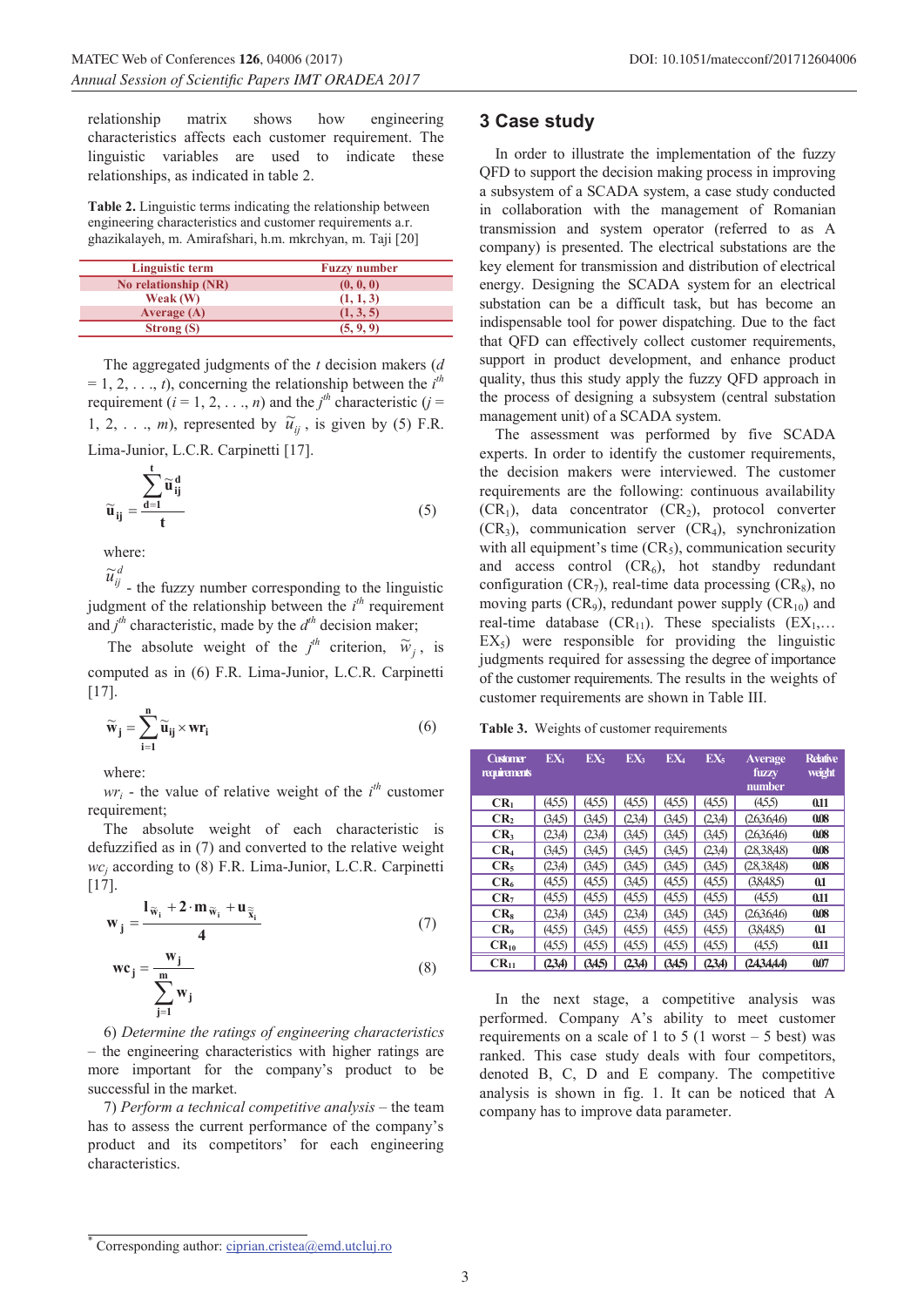

**Fig. 1.** Competitive analysis for customer requirements

In the next step, the decision makers agreed the following list of engineering characteristics: warm standby power supply  $(EC_1)$ , data acquisition from the substation control systems, protection, automation service equipments  $(EC_2)$ , communication system  $(EC_3)$ , independent and redundant communication ports  $(EC_4)$ , GPS time servers  $(EC_5)$ , secure database connection  $(EC_6)$ , hot standby system  $(EC_7)$ , time stamping application ( $EC_8$ ), modular construction ( $EC_9$ ), hot-swap enabled power supplies  $(EC_{10})$  and Random Access Memory  $(EC_{11})$ .

**Table 4.** Fuzzy number of the aggregated degrees of relationship and values of the relative weights of the engineering characteristics

|                 | EC <sub>1</sub> | EC,             | EC <sub>3</sub> | EC <sub>4</sub> | EC,          |
|-----------------|-----------------|-----------------|-----------------|-----------------|--------------|
| CR <sub>1</sub> | (5,9,9)         | (0,0,0)         | (0,0,0)         | (0,0,0)         | (0,0,0)      |
| CR <sub>2</sub> | (0,0,0)         | (3.4, 6.6, 7.4) | (1264.6)        | (1,3,5)         | (0,0,0)      |
| CR <sub>3</sub> | (0,0,0)         | (0,0,0)         | (3.4, 6.6, 7.4) | (0.8, 0.8, 2.4) | (0,0,0)      |
| CR <sub>4</sub> | (0,0,0)         | (1,22,2)        | (0,0,0)         | (42,7.8,8.2)    | (0,0,0)      |
| CR <sub>5</sub> | (0,0,0)         | (1,1,3)         | (0,0,0)         | (0,0,0)         | (42,7.8,8.2) |
| CR <sub>6</sub> | (0,0,0)         | (0,0,0)         | (0,0,0)         | (0,0,0)         | (0,0,0)      |
| CR <sub>7</sub> | (5.99)          | (0,0,0)         | (0,0,0)         | (0,0,0)         | (0,0,0)      |
| $CR_8$          | (0,0,0)         | (126.46)        | (1, 1, 3)       | (0,0,0)         | (427.882)    |
| CR <sub>9</sub> | (1, 1.8, 3.8)   | (0,0,0)         | (0,0,0)         | (0,0,0)         | (0,0,0)      |
| $CR_{10}$       | (5,9,9)         | (0,0,0)         | (0,0,0)         | (0,0,0)         | (0,0,0)      |
| $CR_{11}$       | (0,0,0)         | (3.4, 6.6, 7.4) | (0,0,0)         | (0,0,0)         | (1,2.6,4.6)  |
| Relative        | 0.1619          | 0.1074          | 0.0592          | 0.0788          | 0.0676       |
| weight          |                 |                 |                 |                 |              |

|                 | EC <sub>6</sub> | EC <sub>7</sub> | $EC_8$        | EC <sub>9</sub> | $EC_{10}$    | EC <sub>11</sub> |
|-----------------|-----------------|-----------------|---------------|-----------------|--------------|------------------|
| CR <sub>1</sub> | (0,0,0)         | (4.2, 4.6, 8.   | (0,0,0)       | (1,26,4.6)      | (5,9,9)      | (0,0,0)          |
|                 |                 | 2)              |               |                 |              |                  |
| CR <sub>2</sub> |                 | (0,0,0)         | (1,3,5)       | (0,0,0)         | (0,0,0)      | (1,3,5)          |
|                 | 4)              |                 |               |                 |              |                  |
| CR <sub>3</sub> | (0,0,0)         | (0,0,0)         | (0,0,0)       | (0,0,0)         | (0,0,0)      | (0,0,0)          |
| CR <sub>4</sub> | (0,0,0)         | (0,0,0)         | (12.64.6)     | (0,0,0)         | (0,0,0)      | (1,1,3)          |
| CR <sub>5</sub> | (0,0,0)         | (0,0,0)         | (0,0,0)       | (0,0,0)         | (0,0,0)      | (0,0,0)          |
| CR <sub>6</sub> | (4.2, 4.6, 8.   | (0,0,0)         | (0,0,0)       | (0,0,0)         | (1,3,5)      | (0,0,0)          |
|                 | 2)              |                 |               |                 |              |                  |
| CR <sub>7</sub> | (1,26,4.6)      | (4.2, 4.6, 8.   | (0,0,0)       | (1,26,4.6)      | (42, 4.6, 8. | (0,0,0)          |
|                 |                 | 2)              |               |                 | 21           |                  |
| $CR_8$          | (0.8, 0.8, 2.   | (0,0,0)         | (5,9,9)       | (0,0,0)         | (0,0,0)      | (1,2,2,4)        |
|                 | 4)              |                 |               |                 |              | 2)               |
| CR <sub>9</sub> | (0,0,0)         | (0,0,0)         | (0.8, 0.8, 2. | (4.2, 4.6, 8.   | (1,2,2,4,2)  | (0,0,0)          |
|                 |                 |                 | 4)            | 2)              |              |                  |
| $CR_{10}$       | (0,0,0)         | (1,2.6,4.6)     | (0,0,0)       | (1,3,5)         | (42, 4.6, 8. | (0,0,0)          |
|                 |                 |                 |               |                 | 2)           |                  |
| $CR_{11}$       | (0.8, 0.8, 2.   | (0,0,0)         | (1,3,5)       | (0,0,0)         | (0,0,0)      | (5,9,9)          |
|                 | 41              |                 |               |                 |              |                  |
| Relati          | 0.0657          | 0.0727          | 0.0695        | 0.0981          | 0.1493       | 0.0697           |
| ve              |                 |                 |               |                 |              |                  |
| weight          |                 |                 |               |                 |              |                  |

Table IV presents these results regarding the degrees of relationship between the customer requirements and engineering characteristics, based on the linguistic terms and the relative weight.

In the final stage, a competitive analysis was performed. Company A's ability to meet engineering characteristics on a scale of 1 to 5 (1 worst  $-$  5 best) was ranked and then was compared to competitors. The competitive analysis is illustrated in fig. 2.

It can be noticed that A company has to improve the independent and redundant communication ports and the time stamping application.



**Fig. 2.** Competitive analysis for engineering characteristics

#### I. CONCLUSIONS

SCADA systems have many advantages, such as handling a large amount of data required to monitor the electrical state of all power lines, equipments and can help in a short period of time diagnose the failure state of the system. This paper presented a fuzzy QFD approach to support the decision making process in improving a subsystem of a SCADA system. By integrating fuzzy set theory, this approach is also capable to capture the vagueness and subjectivity in expert's assessment and to streamline the analysis of QFD information. The results reveal that the fuzzy QFD approach may be a very useful tool to support decision makers to perform HOQ analysis without difficulties.

#### **REFERENCES**

- [1] A. Rezai, P. Keshavarzi, Z. Moravej, "Key management issue in SCADA networks: A review", *JESTECH*, 20, pp. 354–363, 2017.
- [2] H.-T. Liu, "Product design and selection using fuzzy QFD and fuzzy MCDM approaches", *Appl. Math. Model.*, 35, pp. 482–496, 2011.
- [3] C.C. Otel, "Conceptul de calitate", Revista de Management şi Inginerie Economică, 5,(18), pp.199-200, 2006.
- [4] I.A. Iancu, "Marketing Mix in Financial Investment Services Companies", SEA-Practical Application on Science, IV(10), pp. 59-64, 2016.
- [5] C.E Stoenoiu, "Economic and financial analysis of a company–support for users of information", J. Int. Sci. Publ. : Econ. Bus., 6(3), pp. 333-347, 2012.
- [6] C.K.M. Lee, C.T.Y. Ru, C.L. Yeung, K.L. Choy, W.H. Ip, "Analyze the healthcare service requirement using fuzzy QFD", *Comput. Ind.*, 74, pp. 1–15, 2015.
- [7] E. Bottani, A. Rizzi, "Strategic management of logistics service: a fuzzy QFD approach", *Int. J. Prod. Econ.*, 103, pp. 585–599, 2006.
- [8] X.X. Shen, X. Min, K.C. Tan, "Listening to the future voice of the customer using fuzzy trend analysis in quality function deployment", *Qual. Eng.*, 13, pp. 419–425, 2001.
- [9] Y.S. Sohn, I.S. Choi, "Fuzzy QFD for supply chain management with reliability", *Reliab. Eng. Syst. Safe.*, 72, pp. 327–334, 2001.
- [10] C.Y. Tsai, "Using fuzzy QFD to enhance manufacturing strategic planning", *J. Chin. Inst. Ind. Eng.*, 18, pp. 33–41, 2003.
- [11] C. Kahraman, T. Ertay, G. Buyukozkan, "A fuzzy optimization model for QFD planning process using analytic network approach", *Eur. J. Oper. Res.*, 171, pp. 390–411, 2006.

<sup>\*</sup> Corresponding author: ciprian.cristea@emd.utcluj.ro